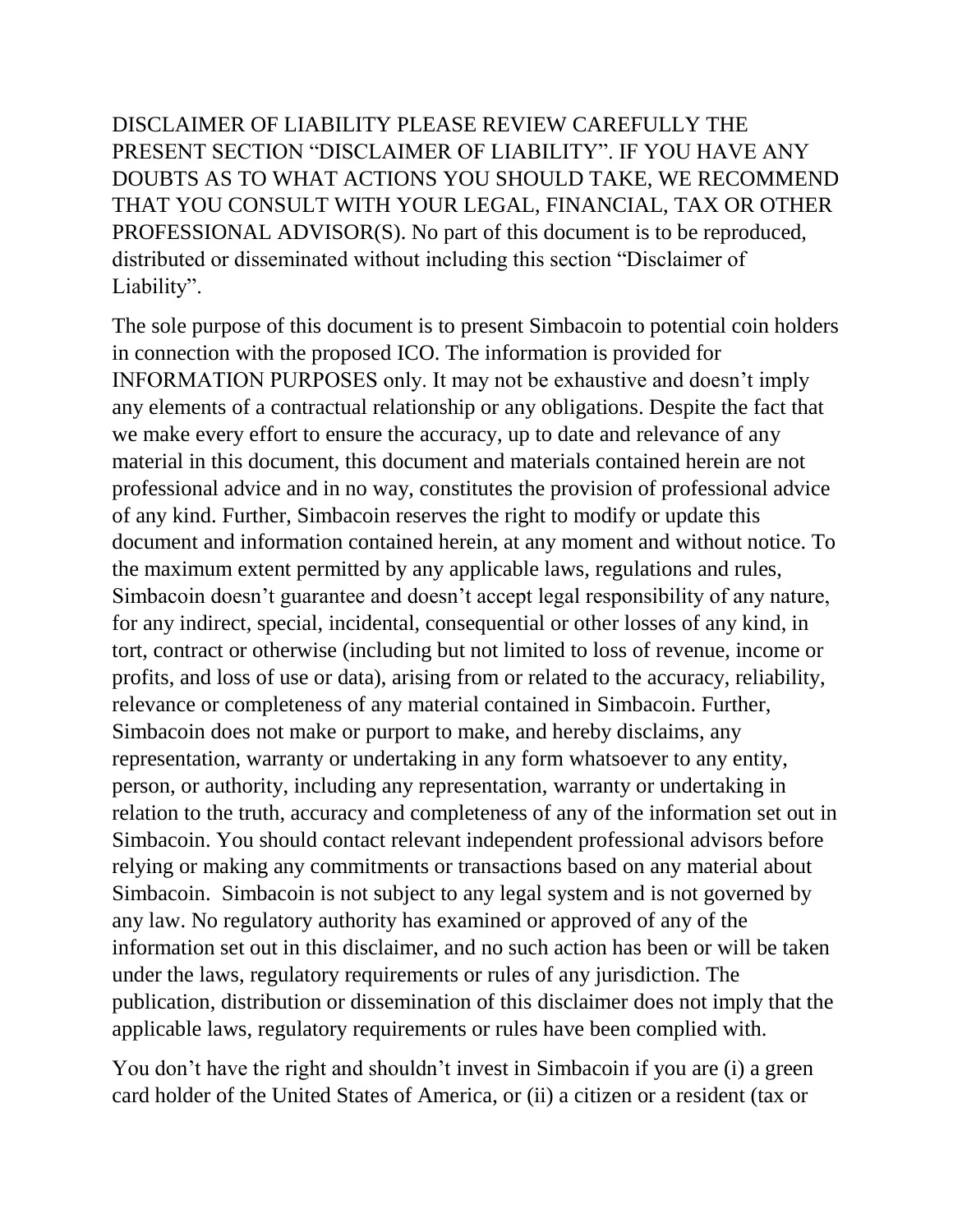otherwise) of the United States of America, Puerto Rico, the Virgin Islands of United States, or any other possessions of the United States of America, Singapore, People's Republic of China or South Korea, or person of that states, or (iii) a citizen or resident (tax or otherwise) of any country or territory where transactions with digital coins and/or digital currencies are prohibited or not yet legalized and in any other manner restricted by applicable laws. ("Person" is generally defined as a natural person residing in the relevant state or any entity organized or incorporated under the laws of the relevant state). Purchased coins cannot be offered or distributed as well as cannot be resold or otherwise alienated by their holders to mentioned persons. It is your sole responsibility to establish, by consulting (if necessary) your legal, tax, accounting or other professional advisors, what requirements and limitations, if any, apply to your particular jurisdiction, and ensure that you have observed and complied with all restrictions, at your own expense and without liability to Simbacoin or allies.

Simbacoins are not and will not be intended to constitute securities, digital currency, commodity, or any other kind of financial instrument and have not been registered under relevant securities regulations, including the securities laws of any jurisdiction in which a potential Simbacoin holder is a resident. Simbacoin is not a prospectus or a proposal, and its purpose is not to serve as a security offer or request for investments in the form of securities in any jurisdiction. However, in spite of the above, legislation of certain jurisdictions may, now or in future, recognize Simbacoins as securities. Simbacoin does not accept any liability for such recognition and\or any legal and other consequences of such recognition for potential owners of Simbacoins, nor provide any opinions or advice regarding the acquisition, sale or other operations with Simbacoin, and the fact of the provision Simbacoin doesn't form the basis or should not be relied upon in matters related to the conclusion of contracts or acceptance investment decisions. Simbacoin doesn't oblige anyone to enter into any contract, to take legal obligations with respect to the sale or purchase of Simbacoins, and to accept any cryptocurrency or another form of payment. Potential owners of Simbacoins are advised to contact relevant independent professional advisors, on the above matters.

Certain statements, estimates and financial information contained in Simbacoin constitute forward-looking statements or information. Such forward-looking statements or information involve known and unknown risks and uncertainties, which may cause actual events or results to differ materially from the estimates or the results implied or expressed in such forward-looking statements. Further, all